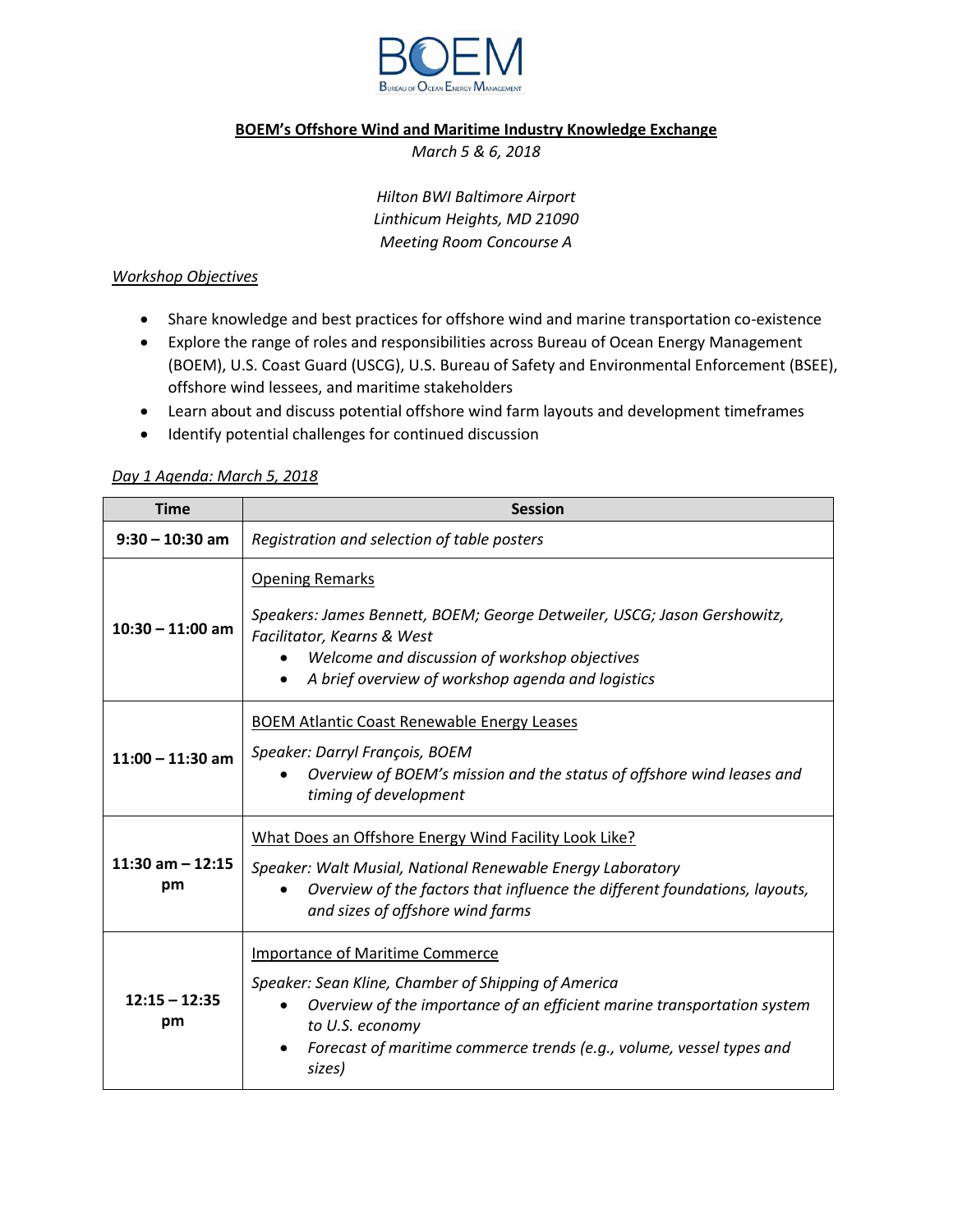| <b>Time</b>           | <b>Session</b>                                                                                                                                                                                                                                                                                           |
|-----------------------|----------------------------------------------------------------------------------------------------------------------------------------------------------------------------------------------------------------------------------------------------------------------------------------------------------|
| $12:35 - 12:45$<br>pm | <b>Tugboat Coastal Navigation Challenges</b>                                                                                                                                                                                                                                                             |
|                       | Speaker: Brian Vahey, The American Waterways Operators<br>Describe the navigation needs and maneuverability challenges of tugs                                                                                                                                                                           |
| $12:45 - 2:00$ pm     | Lunch (On your own, restaurant list available at registration)                                                                                                                                                                                                                                           |
| $2:00 - 2:45$ pm      | Navigational Risk Assessments and U.S. Coast Guard Responsibilities                                                                                                                                                                                                                                      |
|                       | Speakers: George Detweiler, USCG; Ed LeBlanc, USCG<br>USCG role and responsibilities related to offshore wind<br>Update to guidelines for conducting navigational risk assessments<br>Potential regulatory tools (e.g., new fairway, recommended routes)                                                 |
| $2:45 - 3:30$ pm      | <b>Environmental Review and Compliance of Offshore Wind Energy Projects</b><br>Speakers: Michelle Morin, BOEM; Glenn Degnitz, BSEE<br>Overview of BOEM's NEPA process including:<br><b>Regulatory process</b><br>$\circ$<br>Stakeholder opportunities for input<br>$\circ$<br>Compliance and enforcement |
| $3:30 - 3:40$ pm      | <b>Break</b>                                                                                                                                                                                                                                                                                             |
| $3:40 - 4:10$ pm      | Lessons Learned from Europe<br>Speakers: Dennis O'Mara, DNV GL; John Beattie, Anatec<br>Facilitated panel discussion highlighting recommendations and best<br>practices from the European Offshore Wind Industry                                                                                         |
| $4:10 - 4:30$ pm      | <b>Table Topic Discussion</b><br>Review potential challenges identified during registration and prioritize<br>key questions to be addressed during the Day 2 breakout sessions and in<br>subsequent conversations                                                                                        |
| $4:30 - 4:55$ pm      | <b>Summary of Priorities Identified in Table Discussion</b>                                                                                                                                                                                                                                              |
| $4:55 - 5:00$ pm      | Wrap-up<br>Speaker: Jason Gershowitz, Kearns & West<br>Preview of Day 2 table topics                                                                                                                                                                                                                     |
| 5:00 pm               | Adjourn                                                                                                                                                                                                                                                                                                  |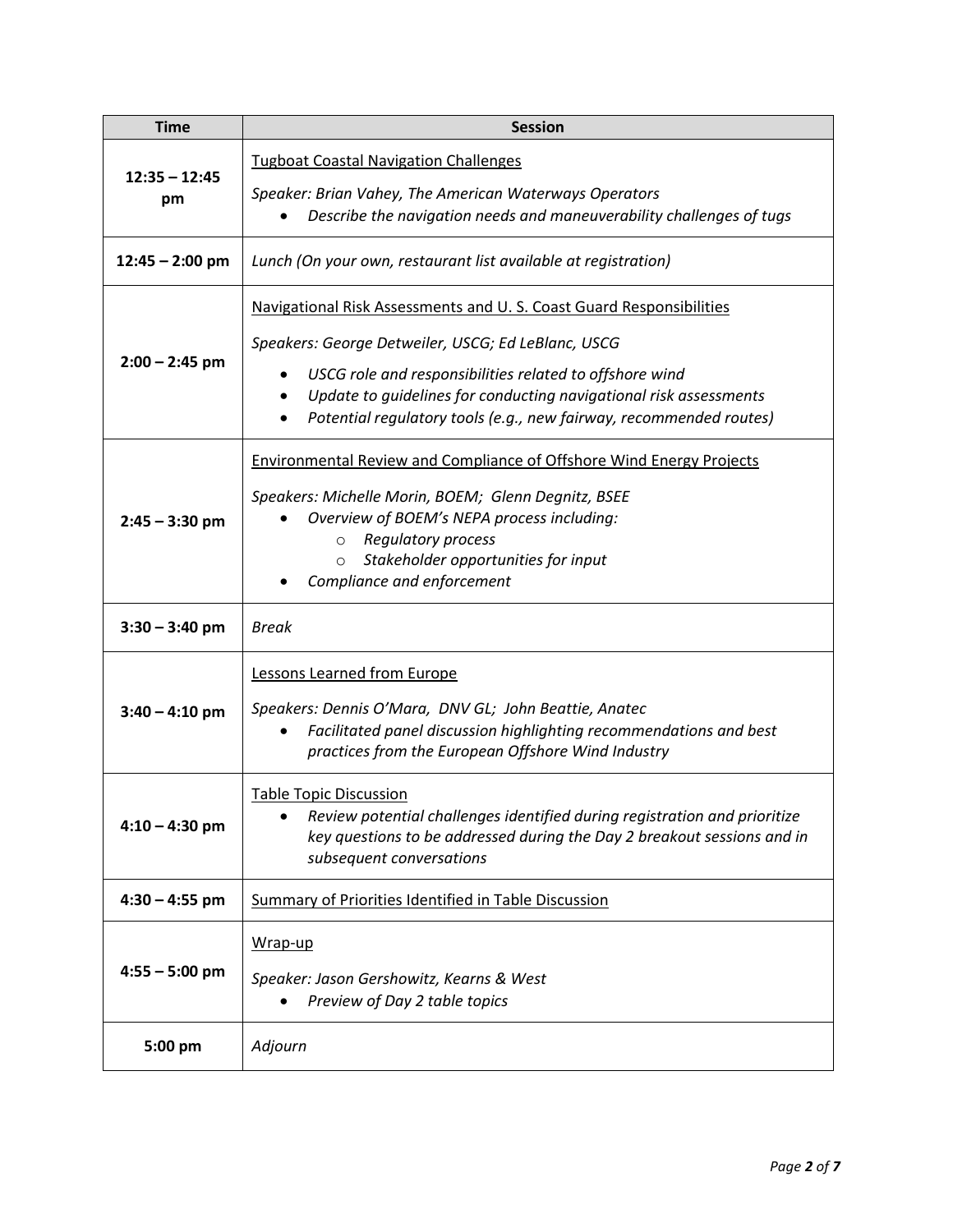*Day 2 Agenda: March 6, 2018*

| <b>Time</b>              | <b>Topic / Activities</b>                                                                                                                                                                                                                                                                         |
|--------------------------|---------------------------------------------------------------------------------------------------------------------------------------------------------------------------------------------------------------------------------------------------------------------------------------------------|
| $8:00 - 8:30$ am         | <b>Registration and Networking</b>                                                                                                                                                                                                                                                                |
| $8:30 - 8:40$ am         | Welcome<br>Speaker: Jason Gershowitz, Kearns & West<br>Day 1 recap and Day 2 preview<br><b>Presentation of Table Topics</b>                                                                                                                                                                       |
| $8:40 - 9:25$ am         | <b>Strategies for Mitigating Offshore Wind Impacts to Navigation</b><br>Speakers: John O'Keeffe, Deepwater Wind; Hywel Roberts, Ørsted; Martin Goff,<br><b>Statoil</b><br>Developers explain how they mitigate navigation and safety challenges<br>$\bullet$<br>during construction and operation |
| $9:25 - 10:55$ am        | <b>Breakout Groups: Table Topic Sessions</b><br>Tables and topics to be identified according to areas of concern<br>$\bullet$<br>highlighted in Day 1 discussion                                                                                                                                  |
| $10:55 - 11:05$ am       | Break                                                                                                                                                                                                                                                                                             |
| 11:05 am $-$ 12:00<br>pm | <b>Facilitated Discussion</b><br>Speaker: Jason Gershowitz, Kearns & West<br><b>Report-out from Table Topics</b><br>$\bullet$<br>Identifying potential challenges, key questions, and opportunities for<br>$\bullet$<br>future discussion                                                         |
| $12:00 - 12:15$<br>pm    | <b>Closing Remarks &amp; Next Steps</b><br>Speakers: Darryl Francois, BOEM and George Detweiler, USCG                                                                                                                                                                                             |
| 12:15 pm                 | Adjourn                                                                                                                                                                                                                                                                                           |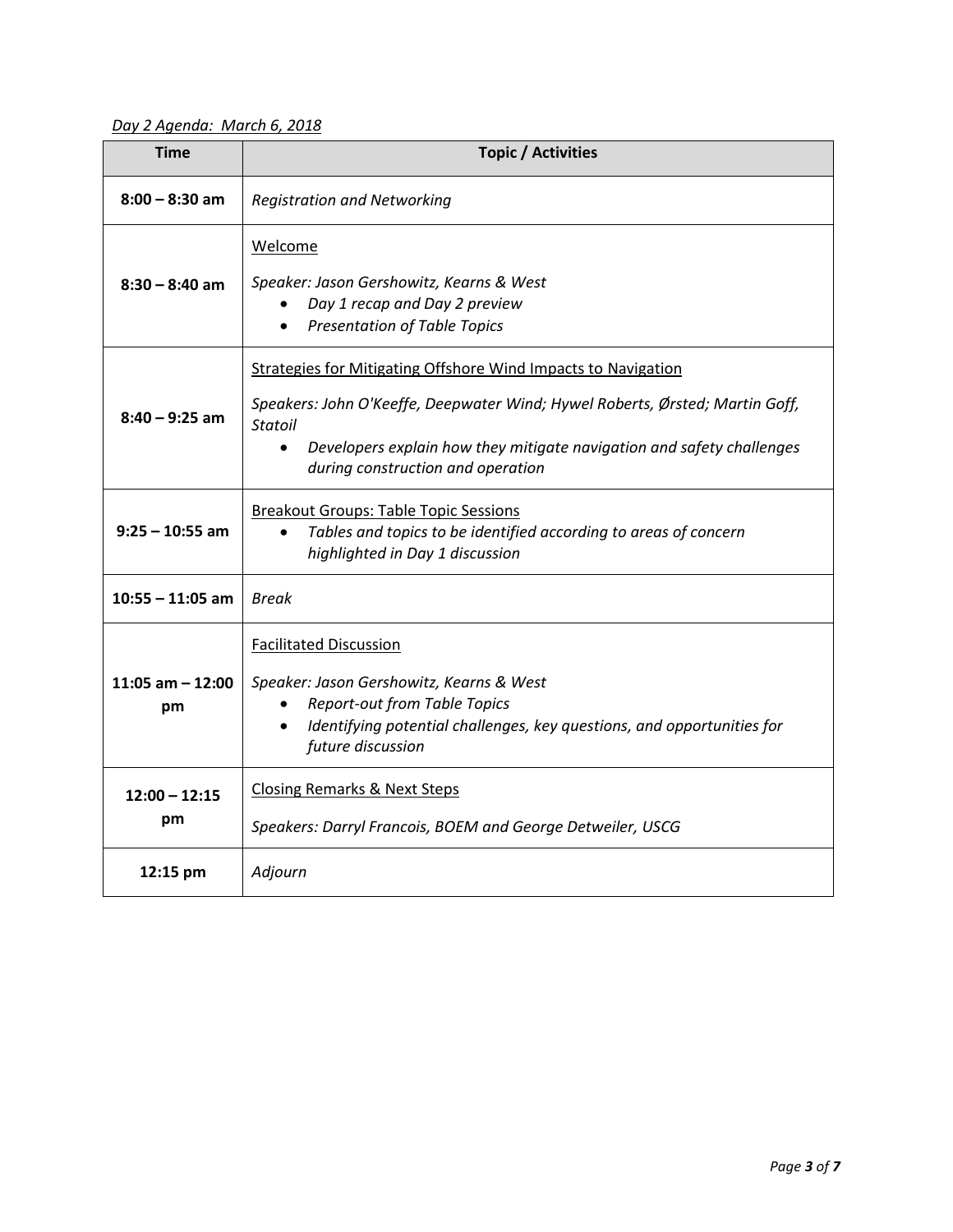# *Presenter Biographies* **John Beattie**, *Director & Principal Risk Analyst, Anatec Ltd*

John Beattie has over 20 years of experience in shipping and navigational risk assessments for the offshore renewables, oil & gas and marine industries. In offshore renewables, John has worked on numerous UK offshore wind farm Navigational Risk Assessments (NRAs) including Robin Rigg, Humber Gateway, London Array, Burbo, Walney, Firth of Forth and Hornsea. He has also participated in projects in Europe, the USA and the Far East. Projects typically comprise baseline data collection (including traffic surveys), traffic analysis, impact / risk assessment and stakeholder / regulator engagement. John also recently managed the NRA for Statoil's Hywind Scotland project, the world's first floating wind farm array, and has been heavily involved in offshore wave and tidal projects, most notably in the Pentland Firth and Orkney Waters. As well as the consenting phase, John and Anatec assist Developers in designing risk controls and discharging consent conditions such as applying for safety zones, preparing lighting and marking plans, Emergency Response Cooperation Plans and Vessel Management Plans. Anatec are also specialists in cable risk assessment, assessing the risks to export and inter-array cables from anchors and fishing gear.

## **James Bennett***, Program Manager, Office of Renewable Energy Programs, Bureau of Ocean Energy Management*

Jim Bennett has over 35 years of experience in the environmental and energy arenas serving in a variety of capacities in the Department and other Federal agencies. Prior to becoming the program manager for renewables, Jim led the Division of Environmental Assessment, overseeing BOEM's compliance with the NEPA and other environmental laws focusing on Federal OCS programs, including oil and gas, sand and gravel, and renewable energy. He is a graduate of the Department's Manager Development Program and has earned two Master's degrees -- one in Environmental Planning and the other in Computer Systems Management. His experience encompasses events such as the Exxon Valdez and the Deepwater Horizon oil spills, the Cape Wind energy project, and offshore renewable energy activities particularly in the Atlantic.

### **George Detweiler***, Marine Transportation Specialist, U.S. Coast Guard Headquarters*

George Detweiler retired from the U. S. Coast Guard with over 20 years of service. He returned to the Coast Guard as a civilian marine transportation specialist in the Marine Transportation Systems Directorate at USCG Headquarters. He is a member of the U.S. delegation to the International Maritime Organization's Subcommittee on Navigation, Communication and Search and Rescue. His major projects have included conducting the Right Whale and Atlantic Coast Port Access Route Studies, creating ships' routing measures including the first Russian Federation – United States joint proposal on routing measures in the Bering Sea and Strait, conducting tribal consultations, and reviewing offshore renewable energy installations (OREIs) proposals. Mr. Detweiler works closely with the Coast Guard's Navigation Safety Advisory Council (NAVSAC) on safety of navigation issues, including COLREGS and the Inland Navigation Rules and the development of Best Practices for Unmanned Maritime Systems (UMS).

# **Glenn Degnitz***, Lead Environmental Protection Specialist, Environmental Compliance Division, Bureau of Safety and Environmental Enforcement*

Glenn Degnitz has 20 years' experience establishing and managing environmental compliance and enforcement programs both within the United States and internationally. Mr. Degnitz currently serves as the BSEE Lead Environmental Protection Specialist and Deputy Chief for the Environmental Compliance Division, and has been in this position since the summer of 2014. In this role Mr. Degnitz ensures the Environmental Compliance Division promotes environmental stewardship through integrated prevention, compliance, and preparedness activities. Mr. Degnitz has an M.S. in Environmental Policy and Management.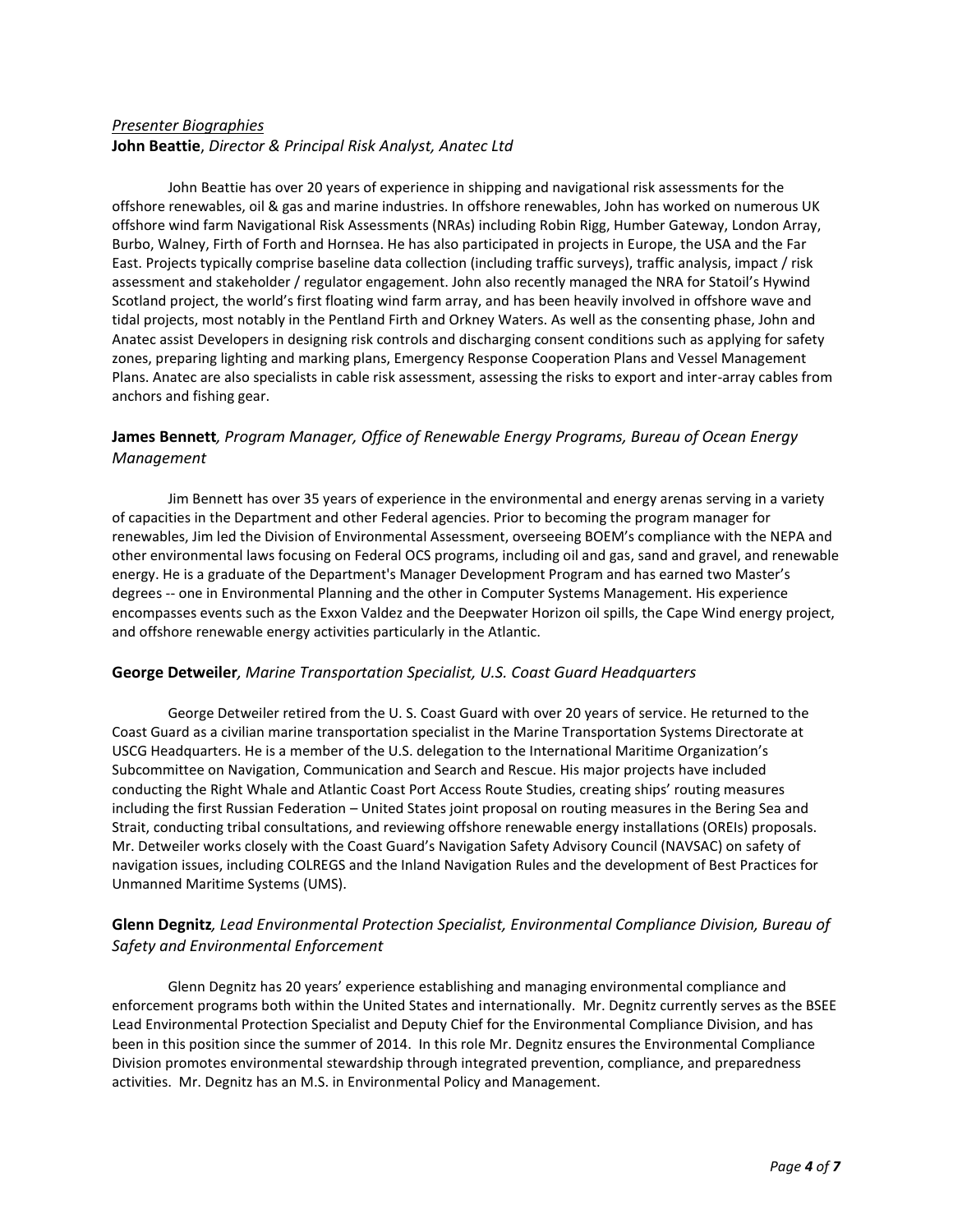# **Darryl François***, Chief, Engineering and Technical Review Branch, Office of Renewable Energy Programs, Bureau of Ocean Energy Management*

Darryl François is responsible for managing the regulatory framework that governs the development of renewable energy projects on public lands of the U.S. outer continental shelf. His responsibilities include policy development and management oversight of the review of technical and engineering design aspects of project plans and offshore survey activities and compliance with terms and conditions related to safe project deployment and operations. In addition to the Bureau of Ocean Energy Management, Mr. François' 37 year career with the U.S. Department of the Interior includes service with the U.S. Geological Survey, Minerals Management Service and Indian Affairs in the analysis of energy, environmental, technology, and economic development issues across the Department's spectrum of public land management. He received his B.S. in Physics from Bradley University and his M.S. in Geophysics from the Pennsylvania State University.

### **Martin Goff***, Environment & Permitting Manager, Statoil Empire Wind*

Martin Goff has worked in permitting, project development and environmental & social impacts on offshore wind projects for Statoil since 2012. As a Chartered Marine Scientist, Martin has an MSc in Applied Physical Oceanography from the University of Wales, Bangor, with over 10-years experience in the field of marine science and working offshore prior to joining Statoil. In his position with Statoil, Martin was responsible for impact assessments, maritime issues and permitting on the Dogger Bank Teesside offshore wind farms in the UK, securing permits for up to 2.4GW of projects. Martin has also worked on the Statoil operated 402MW Dudgeon Offshore Wind Farm project during construction, Statoil's site development work for floating wind in California, and advises on new prospects in the US and rest of the world. Martin's current role on Statoil's Empire Wind offshore wind project, New York, includes environmental, maritime and permitting responsibilities.

## **Cheri Hunter***, Renewable Energy Program Coordinator, Bureau of Safety and Environmental Enforcement*

Cheri Hunter serves as BSEE's principle liaison with Federal and state agencies and other stakeholders involved in the development of wind projects on the Federal OCS. She is responsible for ensuring that programmatic and policy decisions related to safety and environmental oversight and enforcement functions for renewable energy activities are incorporated into guidance documents, standard operating procedures, and program communications. Ms. Hunter has over 30 years of experience with BSEE and its predecessor agency.

## **Sean Kline***, Director of Maritime Affairs, Chamber of Shipping*

Sean Kline has sailed as a deck officer on various types of ships worldwide and after coming ashore, held positions as Director of Marine Safety and Standards at Maersk Line, Limited; Manager of Security and Audits at the Liberian Registry; and Regulatory Development Manager for the U.S. Coast Guard. Sean is a graduate of the U.S. Merchant Marine Academy at Kings Point and holds active Merchant Mariner licenses and various Lead Auditor certifications. He was appointed to the USCG Navigation Safety Advisory Committee (NAVSAC) and serves on the National Fire Protection Agency's Committee on Gas Hazards. He also sits on the international industry Roundtable cyber security working group that developed the "The Guidelines on Cyber Security Onboard Ships" and previously served on the Maritime Security Advisory Committee at U.S. State Department and as Chairman of the National Safety Council's Waterborne Transport Group.

### **Ed LeBlanc***, Chief, Waterways Management Division, U.S. Coast Guard Sector Southeastern New England*

Ed LeBlanc is the Coast Guard's primary project officer for several offshore renewable energy proposals in southeastern New England, including the Cape Wind (Nantucket Sound) project, the Block Island Wind Farm project, and several potential wind farms south of Martha's Vineyard. Mr. LeBlanc served for 28 years on active duty with the Coast Guard, serving on Coast Guard cutters and a Navy warship, and in various shore-side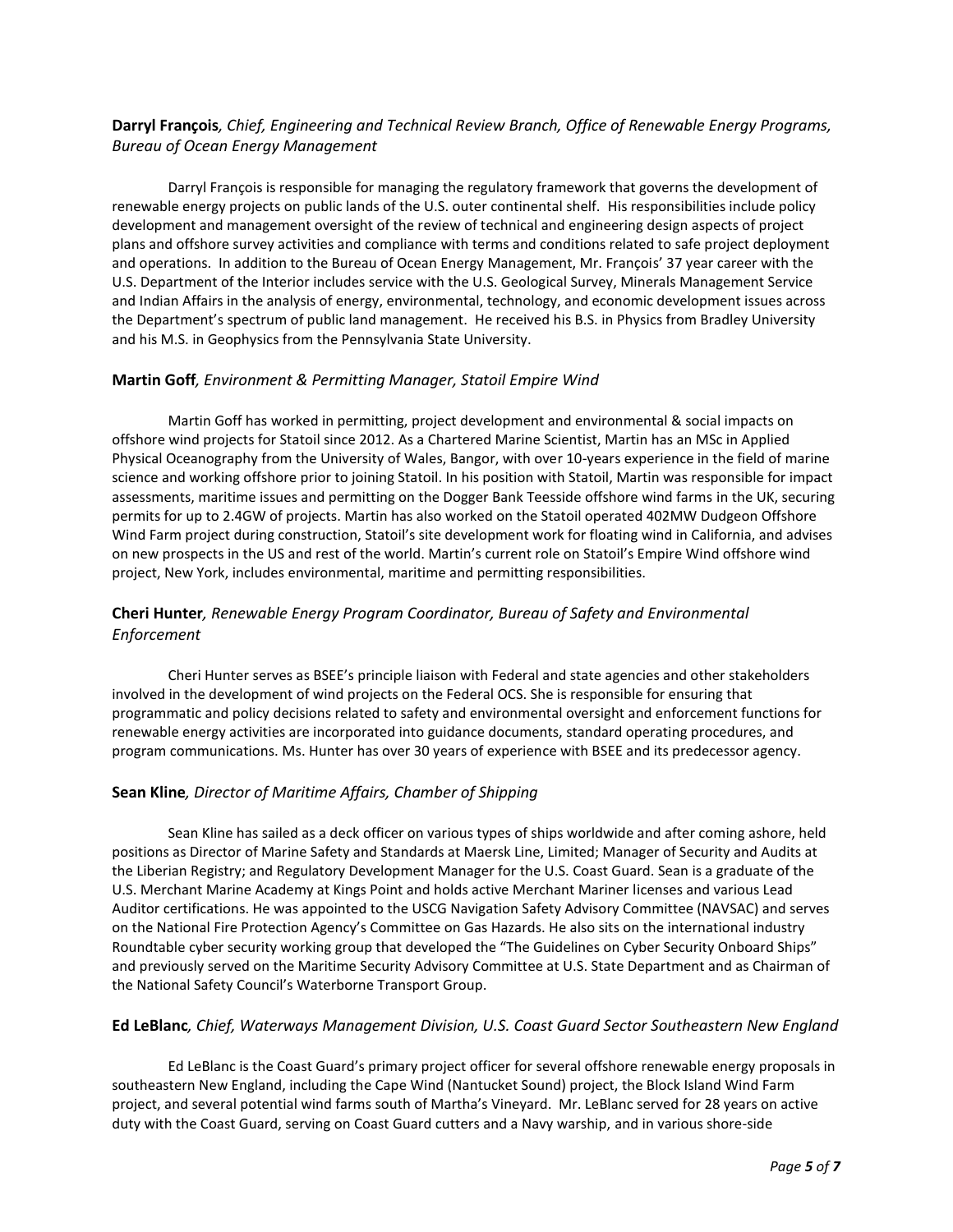assignments in Washington, D.C., and Boston, Massachusetts. He retired from active duty at the rank of Commander in July of 2003.

### **Michelle Morin***, Chief, Environment Branch for Renewable Energy, Office of Renewable Energy Programs, Bureau of Ocean Energy Management*

Michelle Morin has been with BOEM for over 22 years and has coordinated dozens of environmental impact statements and assessments for BOEM's oil and gas and renewable energy programs. As the Chief of BOEM's Environment Branch for Renewable Energy, she manages an interdisciplinary team responsible for environmental assessments, consultations, and studies related to renewable energy leasing and development on the Atlantic OCS.

## **Walt Musial***, Manager of Offshore Wind, National Wind Technology Center, National Renewable Energy Laboratory, U.S. Department of Energy*

Walt Musial is a principal engineer and the manager of Offshore Wind at the National Renewable Energy Laboratory (NREL) where he has worked for 29 years. In 2003 he initiated the offshore wind energy research program at NREL which he now leads. Walt also developed and ran NREL's full scale blade and drivetrain testing facilities for 15 years. Earlier, Walt spent five years in the commercial wind energy industry in California. He studied Mechanical Engineering at the University of Massachusetts at Amherst, where he earned his Bachelor's and Master's Degrees, specializing in energy conversion with a focus on wind energy. He has over 70 publications and two patents.

## **Nick Napoli***, Ocean Planning Director, Northeast Regional Ocean Council and Northeast Regional Planning Body Project Manager, Mid-Atlantic Ocean Data Portal*

As Ocean Planning Director, Nick Napoli is responsible for managing the implementation of the 2016 Northeast Ocean Plan on behalf of the Northeast Regional Planning Body, including the continued development of the Northeast Ocean Data Portal. As Project Manager for the Mid-Atlantic Ocean Data Portal, Nick coordinates the team developing the Portal on behalf of the Mid-Atlantic Regional Council on the Ocean. Nick and team members from both regions will be demonstrating the Portals and draft data products that are currently in review. This includes updated vessel traffic maps using 2015-2016 data from the Automatic Identification System (AIS), which was made possible through a collaboration with the U.S. Coast Guard and the Marine Cadastre.

### **John O'Keeffe***, Manager, Operations & Maintenance and Marine Affairs, Deepwater Wind*

Prior to joining Deepwater Wind, John O'Keeffe sailed worldwide for over a decade as a professional mariner, deck officer, teacher and captain. He worked for several organizations including Sea Education Association (S.E.A.) based in Woods Hole, MA and the Bermuda Institute of Ocean Sciences (BIOS) based in St George's, Bermuda. John currently holds a 1600 ton USCG Ocean Master's license for sail & steam and earned his BS in Environmental Studies from Southern Vermont College and a graduate degree from University of Rhode Island's Marine Affairs program. John is also an 8-year veteran of the U.S. Army where he served as a sergeant in armored reconnaissance.

### **Dennis O'Mara***, Principal Consultant, DNV GL*

Dennis O' Mara is a Principal Consultant with DNV GL in Houston, Texas, working in Risk Advisory Services. He is a former US Coast Guard officer with experience in marine navigation, waterways management, aids to navigation, vessel inspections and, marine casualty investigations. His work at DNV GL includes implementation of the DNV GL navigation risk model: Marine Accident Risk Calculation System (MARCS), which has been used and